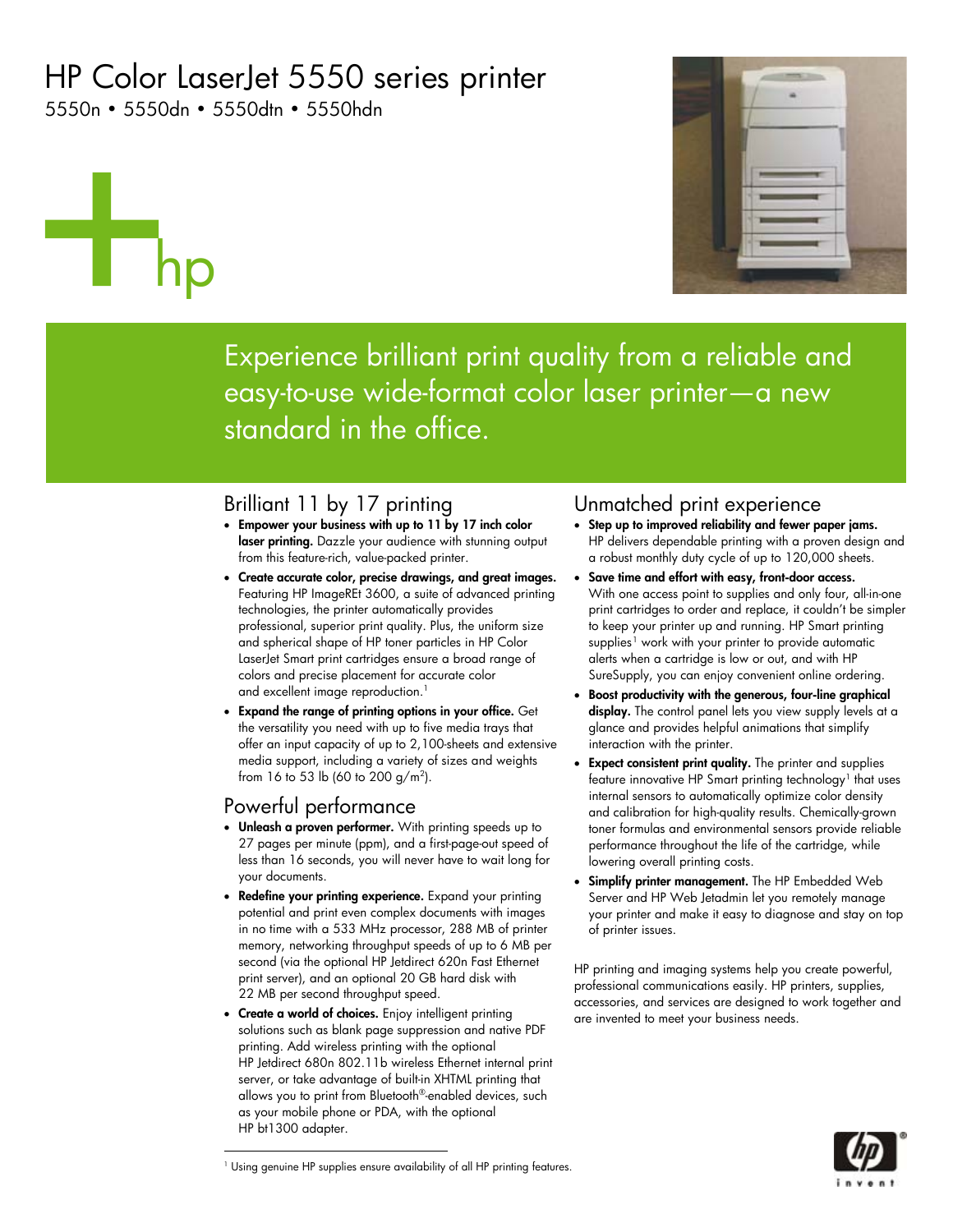## HP Color LaserJet 5550 series printer

- 1 Control panel simultaneously displays up to four lines of text and animated graphics
- 2 Front door allows convenient access to four, all-in-one HP print cartridges
- 3 Automatic two-sided printing unit offers fast, efficient duplex printing
- 4 100-sheet multipurpose tray handles heavy custom media up to 53 lb bond (200 g/m<sup>2</sup>)
- 5 Adjustable 500-sheet input trays 2, 3, 4, and 5
- 6 20 GB HP highperformance EIO hard disk
- 7 HP Jetdirect 620n Fast Ethernet internal print server
- 8 288 MB total memory and a powerful 533 MHz processor perform complex tasks quickly



## Series at a glance



- 100-sheet multipurpose tray
- 500-sheet input tray
- 160 MB of printer memory
- 533 MHz RISC processor
- Two open EIO slots
- HP Jetdirect 620n Fast Ethernet print server in one EIO slot



HP Color LaserJet 5550n model plus:

• Automatic two-sided printing

| T |  |  |
|---|--|--|
| ٠ |  |  |
| I |  |  |
|   |  |  |
|   |  |  |

**HP Color LaserJet 5550n printer HP Color LaserJet 5550dn printer HP Color LaserJet 5550dtn printer HP Color LaserJet 5550hdn printer**  HP Color LaserJet 5550n model plus:

- Automatic two-sided printing
- 500-sheet input tray for 1,100 sheet capacity
- Additional 128 MB RAM for a total of 288 MB of printer memory
- Printer stand



HP Color LaserJet 5550n model plus:

- Automatic two-sided printing
- 500-sheet input trays 3, 4, and 5 for 2,100-sheet capacity
- Additional 128 MB RAM for a total of 288 MB of printer memory
- 20 GB HP high-performance hard disk in one EIO slot
- Printer stand

**HP Color LaserJet 5550hdn printer shown**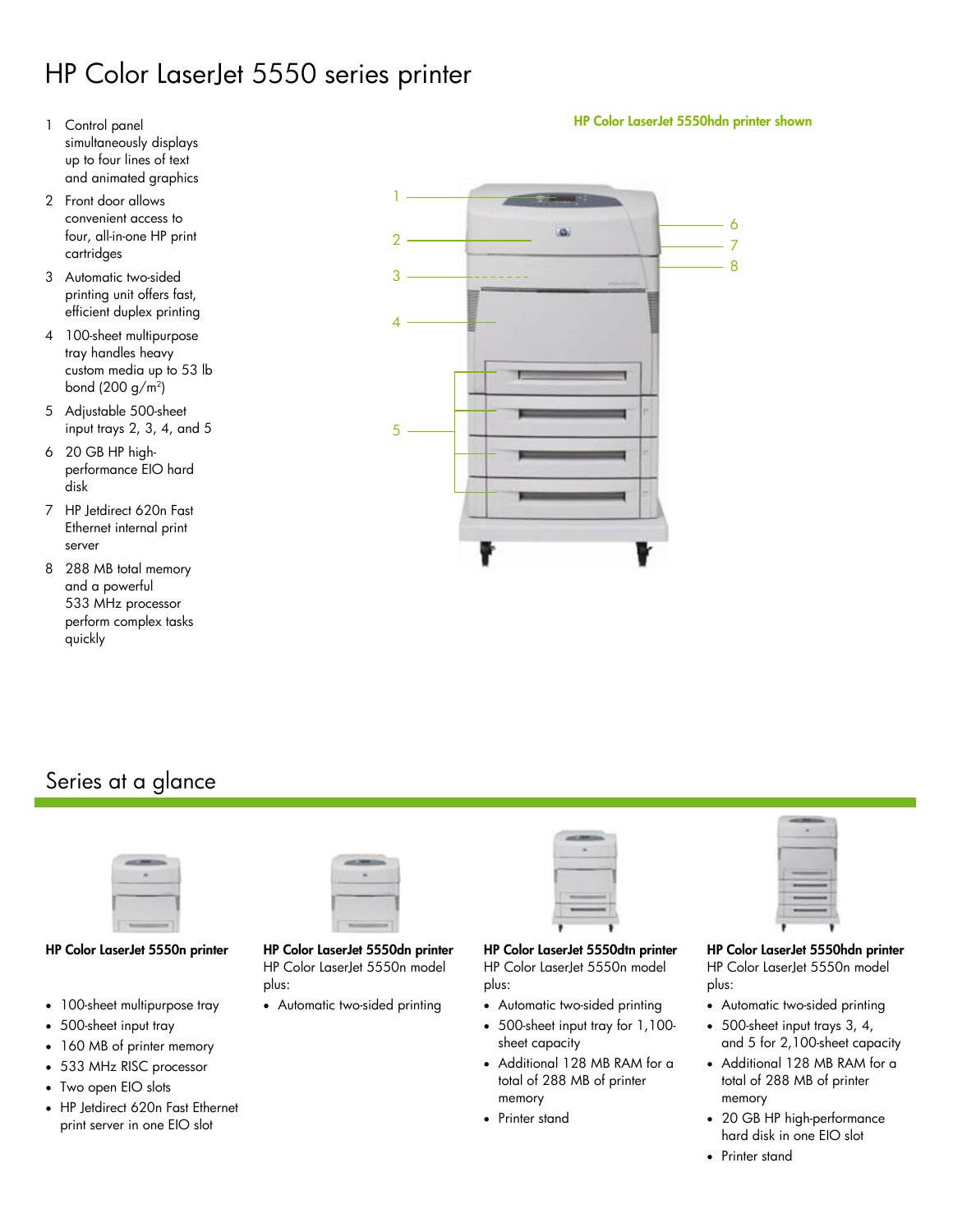# Powerful, professional color laser printing is within reach of your business.

#### **Color communicates more effectively**

Color is proving itself as a business tool with a clear return on investment. Studies show that color improves comprehension, increases readership, accelerates learning, and reflects a professional image. More than ever before, businesses are discovering a need to produce high-quality color documents. The HP Color LaserJet 5550 series printer puts you in control of the color printing process:

- Create external communications in color for a professional appearance, such as letterhead and business cards.
- Develop full-color attention-getting marketing collateral that differentiates your business from the competition, such as brochures and flyers.
- Use color to design more effective, persuasive internal communications, including reports, proposals, and presentations.
- Print frequently updated materials in-house and make changes at a moment's notice, reducing outsourcing expenses, storage costs, and the waste of obsolete materials.

#### **Fast, exceptional color output**

With HP's in-line color printing, you can print professional color documents as quickly as black-only documents—up to 27 ppm. Experience dramatic improvements in print quality with HP's ImageREt 3600, an HP proprietary printing solution. Most high-resolution technologies cause degradation in printer performance due to increased data transmission, but HP's innovative technologies achieve equivalent or better print quality without such tradeoffs.

The following printing system technologies work together to automatically deliver the best possible output for all of your documents:

- The high resolution laser imaging system creates near-photographic quality images.
- The print mechanism's design results in excellent uniformity and color plane registration.
- HP's industry-leading image enhancements deliver excellent tones, sharpness, and clarity.

-

- Intelligent color controls produce color that is the same page after page—over printer life.
- Special printing modes provide excellent gloss matching, so that the shininess of the printed image matches the gloss of the media. The printer's image mode is optimized for image printing with HP Glossy Photo & Imaging Laser Paper.

<span id="page-2-0"></span>2 Using genuine HP supplies ensures availability of all HP printing features.

- HP Smart printing supplies<sup>2</sup> include chemically-grown toner for fine detail, bright saturated colors, and consistent color throughout the life of the cartridge.
- An environmental sensor enables the printer to tune toner particle charge, for uncompromised print quality in a variety of working environments.

#### **Easy, flexible printing**

Designed with medium to large office workgroups in mind, the printer is simple to install, use, and maintain.

- Gain quick access to the four easy-to-replace print cartridges through a single front door. The simple paper path design results in fewer and easier interactions with the printer.
- Minimize printer downtime when you use genuine HP Smart printing supplies<sup>2</sup> that enable status monitoring, proactive alert messages, supplies ordering, and convenient, simple installation.
- Get complete, timely information about the printer and print jobs. Designed for easy troubleshooting and configuration, the control panel displays up to four lines of text and animated graphics simultaneously.
- Access all printer information from the HP Toolbox software, including documentation, self-help and troubleshooting tips, printer status, and links to HP Instant Support and the HP Embedded Web Server, which lets you manage printing functions from your computer (for networked printers).
- Enjoy high-speed network printing with simple network installation, driver distribution, and remote management through HP Web Jetadmin.

#### **Service and support from HP**

HP offers a variety of support options to assist you with setup and maintenance. Start with the standard one-year limited hardware warranty that includes phone support backed by award-winning HP Customer Care. To further ensure troublefree operation and to maximize the capabilities of your printer, you can upgrade your service and support options to include network installation and extended printer maintenance.